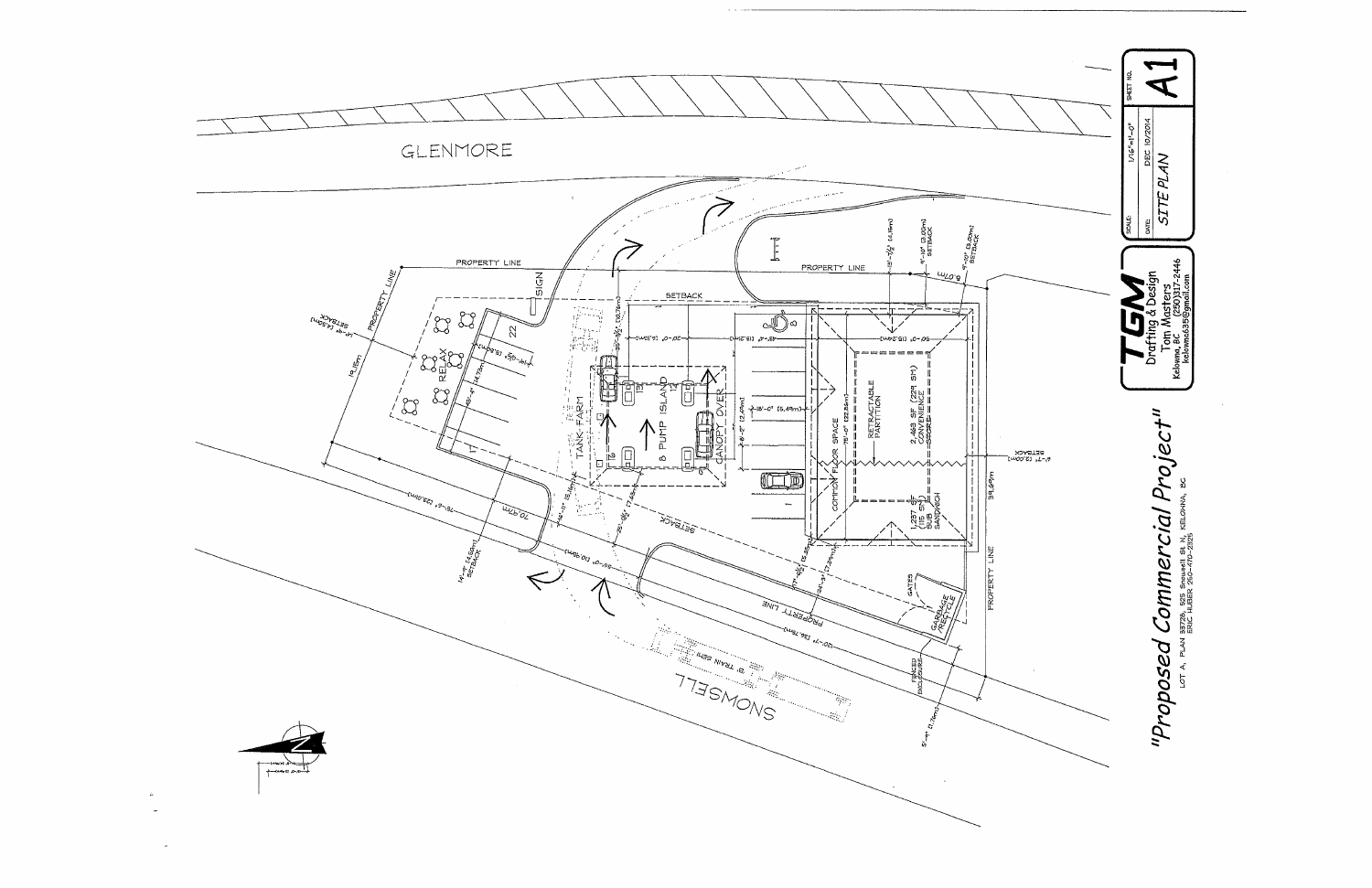

7  $\frac{\text{MATN FIC 107204}}{\text{MAX FLOOR}}$  PLAN Ş ឆ្ល IJ  $\frac{\text{Length} \delta}{\text{Tom } \text{Mon}}$ Kelowna<br>kelo  $"Proposed \: Compute \: (allow {\# \space \negthinspace P} \: \negthinspace \circ \: \mathcal{O} \: \mathcal{O} \: \mathcal{O} \: \mathcal{O} \: \mathcal{O} \: \mathcal{O} \: \mathcal{O} \: \mathcal{O} \: \mathcal{O} \: \mathcal{O} \: \mathcal{O} \: \mathcal{O} \: \mathcal{O} \: \mathcal{O} \: \mathcal{O} \: \mathcal{O} \: \mathcal{O} \: \mathcal{O} \: \mathcal{O} \: \mathcal{O} \: \mathcal{O} \: \mathcal{O} \: \mathcal{O} \: \mathcal{O}$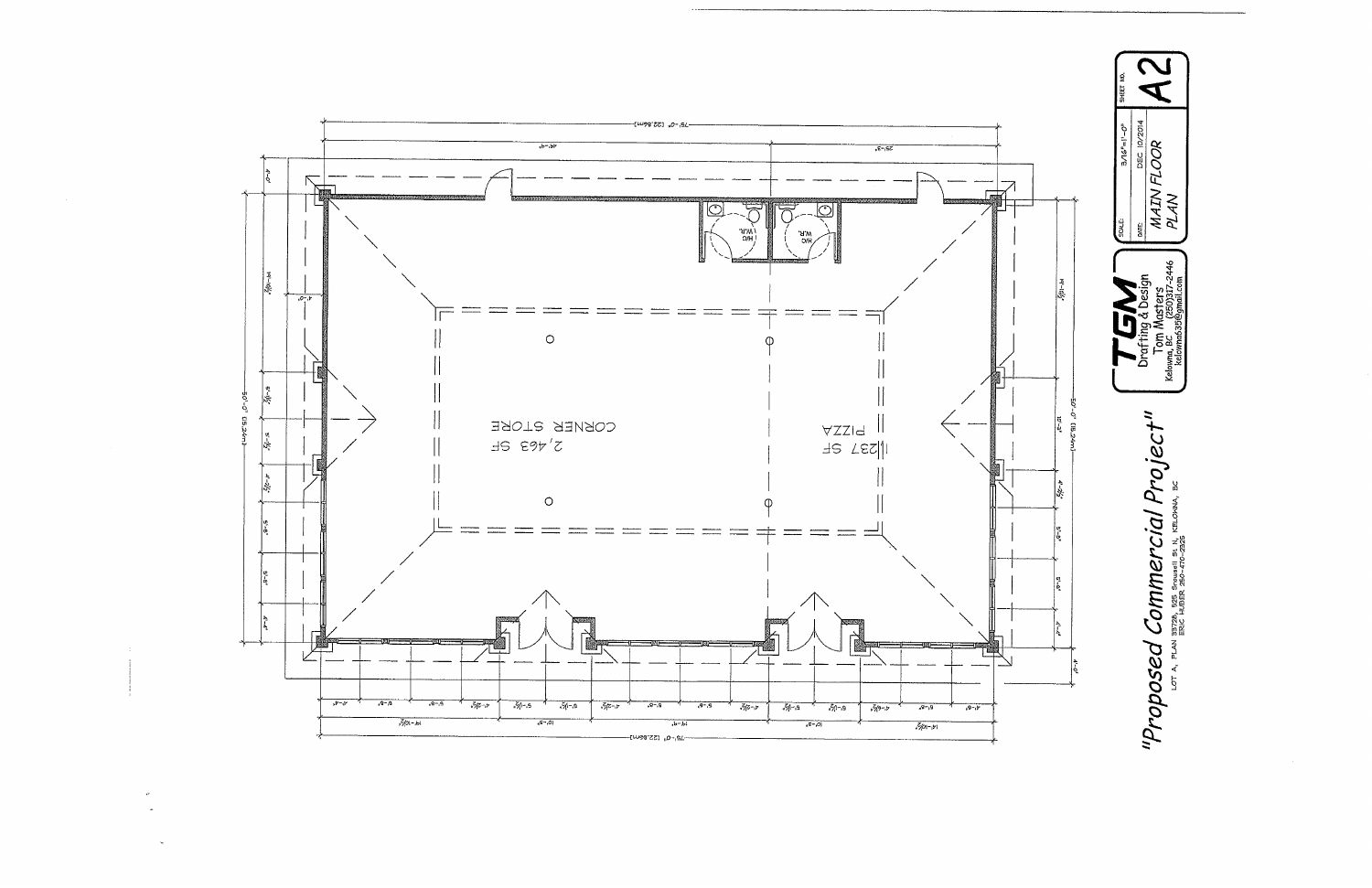| EARTHTCNE CEDAR CAMBRIDGE            | - 9 |
|--------------------------------------|-----|
| A SPRING STREAM STONE                |     |
| SNOLS 318800<br><b>SCIOD MIRT .E</b> |     |
| <b>HAVAJO BEICE</b>                  |     |
| 20100 ONIGIS 'Z<br>RRATHERED MOSS    |     |
| <b>AUTOR COLOR</b>                   |     |
| TOR357 80105                         |     |







 $\infty$  $\blacktriangleleft$  $\frac{46}{5}$  $\begin{array}{c}\n\begin{array}{c}\n\hline\n\end{array}\n\end{array}\n\begin{array}{c}\n\hline\n\end{array}\n\begin{array}{c}\n\hline\n\end{array}\n\end{array}\n\begin{array}{c}\n\hline\n\end{array}\n\begin{array}{c}\n\hline\n\end{array}\n\end{array}\n\begin{array}{c}\n\hline\n\end{array}\n\begin{array}{c}\n\hline\n\end{array}\n\end{array}\n\begin{array}{c}\n\hline\n\end{array}\n\begin{array}{c}\n\hline\n\end{array}\n\end{array}\n\begin{array}{c}\n\hline\n\end{array}\n\end$  $"Proposed \: Compute \: real \: per \: 200\% of the \: 200\% of the \: 200\% of the \: 200\% of the \: 200\% of the \: 200\% of the \: 200\% of the \: 200\% of the \: 200\% of the \: 200\% of the \: 200\% of the \: 200\% of the \: 200\% of the \: 200\% of the \: 200\% of the \: 200\% of the \: 200\% of the \: 200\% of the \: 200\% of the \: 200\% of the \: 200\%$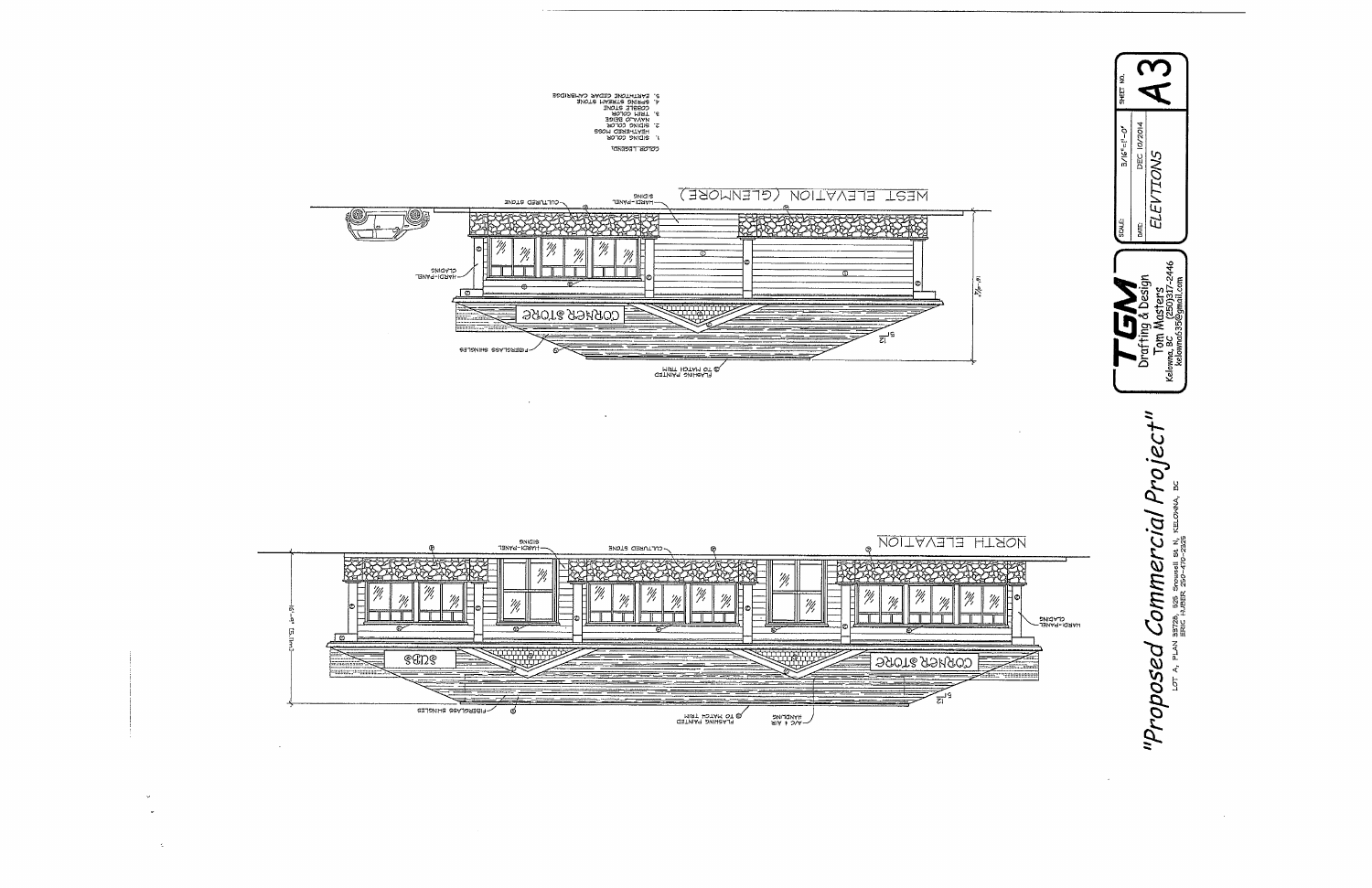

 $\sim$ 



 $\mathcal{L}^{\mathcal{L}}(\mathcal{L}^{\mathcal{L}})$  . The contribution of  $\mathcal{L}^{\mathcal{L}}(\mathcal{L}^{\mathcal{L}})$ 

 $\mathbf{u}$  .

 $\mathcal{A}$  .



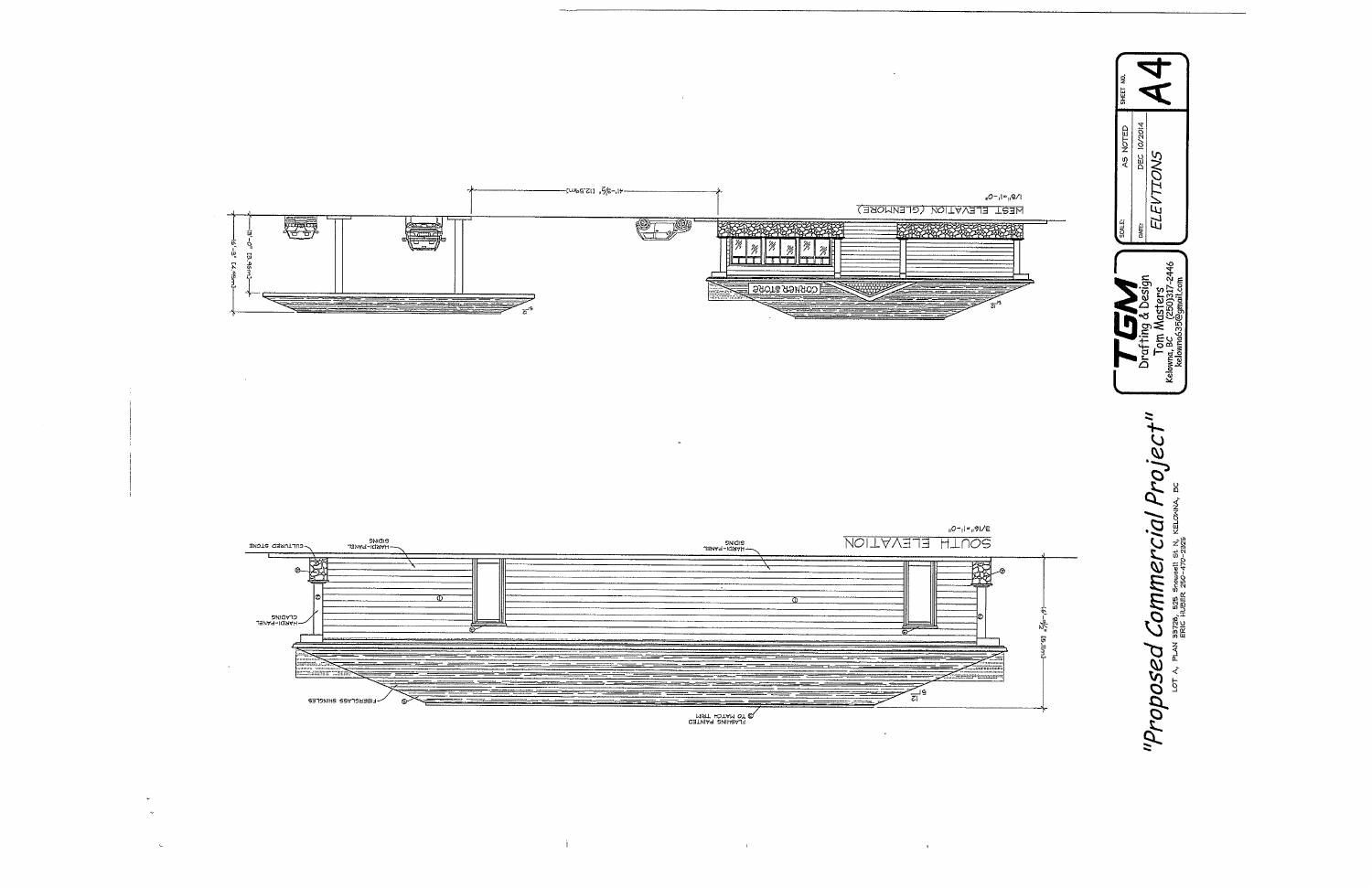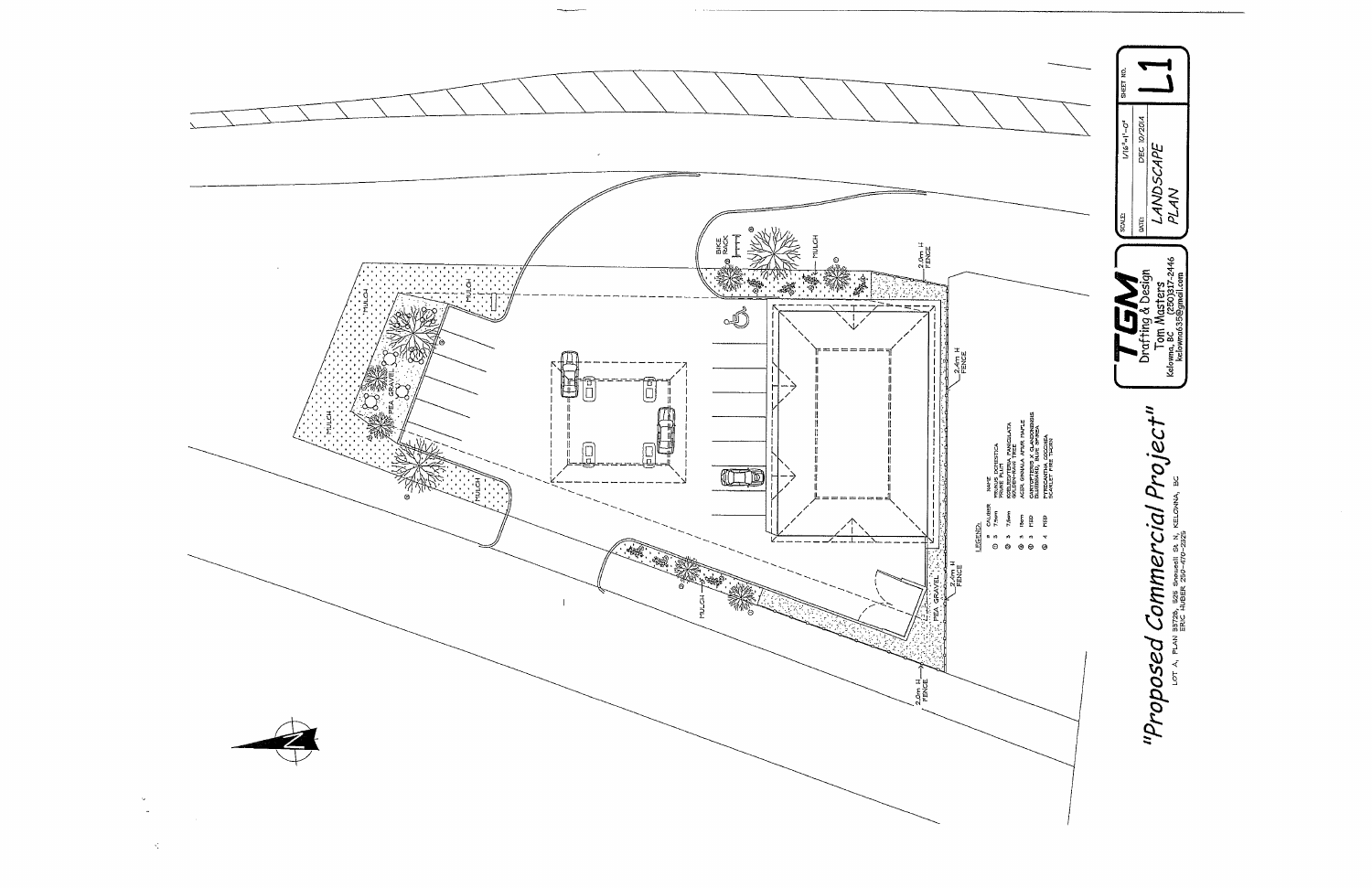

23 May, 2017 SITE: 9005

Victoria File: 26250-20/9005

VIA EMAIL ONLY: [emilligan@slrconsulting.com](mailto:emilligan@slrconsulting.com) and cdavis@kelowna.ca

Eric Huber c/o SLR Consulting (Canada) Ltd. 200 – 1475 Ellis Street Kelowna, BC V1Y 2A3 **Attention:Erica Milligan**

City of Kelowna 1435 Water Street Kelowna, BC V1Y 1J4 **Attention: Corey Davis**

Dear Erica Milligan and Corey Davis:

## **Re: Release Request – Development Permit Application 525 Snowsell Street North, Kelowna PID: 029-056-969**

This letter is to acknowledge receipt of the proponent's request for release of the abovereferenced development permit application. According to our records, there is an outstanding requirement for a detailed site investigation for the subject site as outlined in our site profile decision letter dated 16 September, 2010**.** Investigation of all environmental media must be conducted until the full extent of any contamination is determined at the site and which has migrated from the site. Section 58 and 59 of the Contaminated Sites Regulation describe the requirements for the conduct of preliminary and detailed site investigation and the content of reports based on those investigations.

The ministry has received the following information in support of a release request for the above-referenced application(s):

- 1. A written opinion from Robin Jones, Approved Professional, dated9 May, 2017 with the site investigation reports and remediation plan and schedule attached, confirming that:
	- (a) the parcel is not a high risk site;

**Ministry of Environment** Land Remediation Section Mailing Address: Telephone: 604 582 5200 Environmental Emergencies and Land Remediation 2 Fl 10470 152 St Environmental Protection Division Surrey BC V3R 0Y3 Website: www.gov.bc.ca/env

Surrey BC V3R 0Y3

Facsimile: 604 584-9751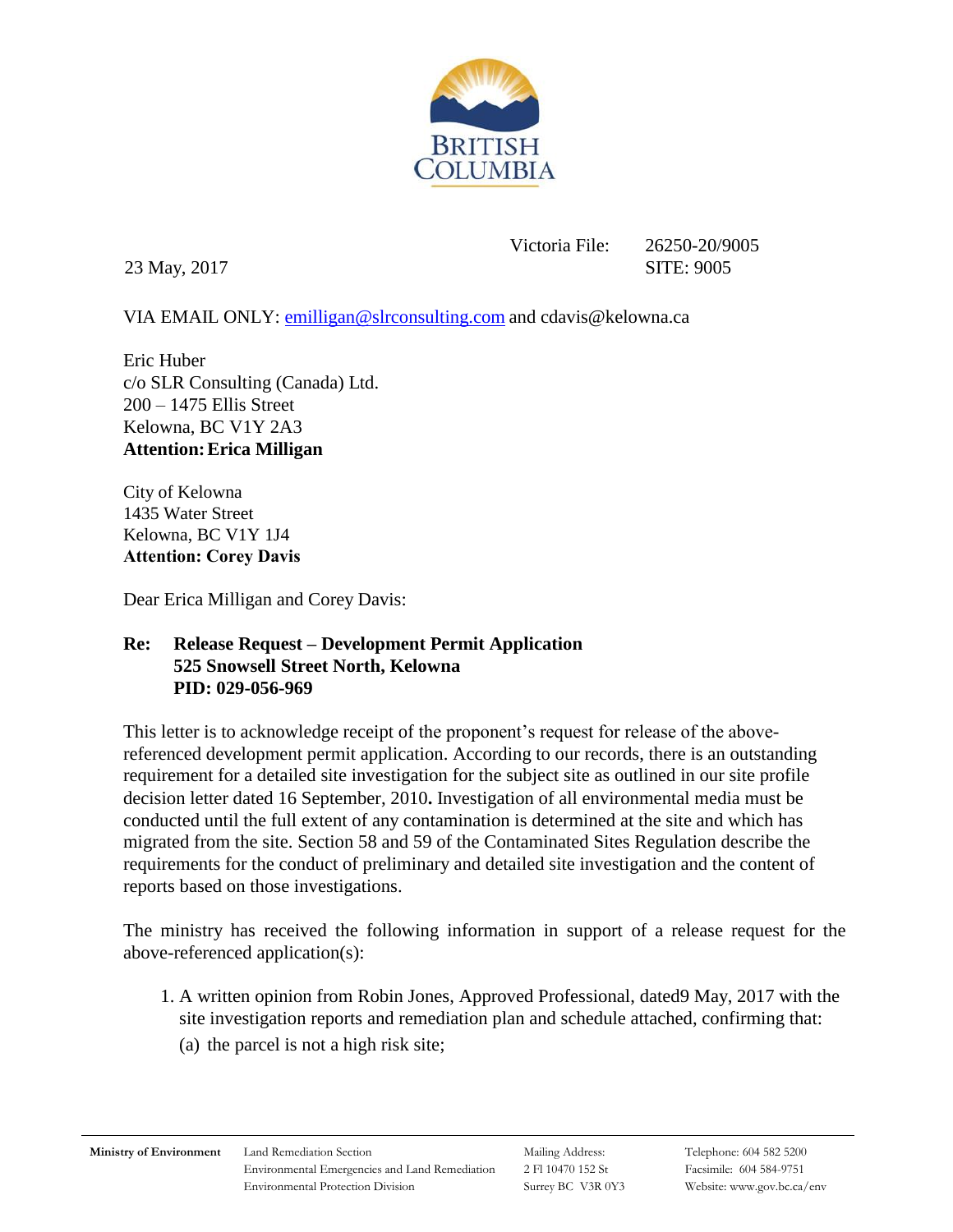- (b) all contamination at and migrating from the proponent's parcel has been delineated on the proponent's parcel and neighbouring parcels;
- (c) implementation of the remediation plan will, during redevelopment, result in the appropriate management in accordance with the *Environmental Management Act* (Act) and it's regulations of any contamination encountered; and
- (d) remediation will be completed prior to final building inspection.
- 2. A commitment in writing from Eric Huber dated 6 April, 2017 confirming that:
	- (a) there will be no change in the site activity;
	- (b) the parcel will be remediated in accordance with the remediation plan; and
	- (c) any required remediation will be completed within any proposed construction area prior to final building inspection.

Based on the information provided, we are prepared to provide the necessary release so that the City Kelowna may proceed with approval of the development permit application. To that end, please accept this letter as notice pursuant to the /*Local Government Act* (section 557(2)(e)), that the City of Kelowna may approve the development permit application under this section because the Director has received and accepted a notice of independent remediation with respect to the site.

As a condition of the release and pursuant to section 54(3)(d) of the *Environmental Management Act* (Act), the Director imposes the following requirements on the proponent with respect to the site:

- 1. Remediation, including monitoring, inspections and maintenance of any works, undertaken on the parcel being developed must be completed in the manner and schedule specified in the remediation plan entitled, "Site Profile Submission – Development Permit Application – 525 Snowsell Ave., Kelowna, BC dated 9 May, 2017 for as long as the project proceeds, or as agreed by the Director in response to an acceptable request for modification.
- 2. A statement by an Approved Professional must be submitted to the Director annually, within 30 days of the anniversary of the date of issue of this letter. The statement shall include the following:
	- a. A summary of remedial activities undertaken during the reporting period; and
	- b. Assessment of overall remediation progress, including evaluation in comparison to the actions and schedule set out in the plan(s) referenced above.
- 3. Remediation must be completed within five years of the date of issue of this letter.
- 4. Remediation must be confirmed in accordance with applicable legislation and ministry guidance. Within 90 days of completing remediation, a report summarizing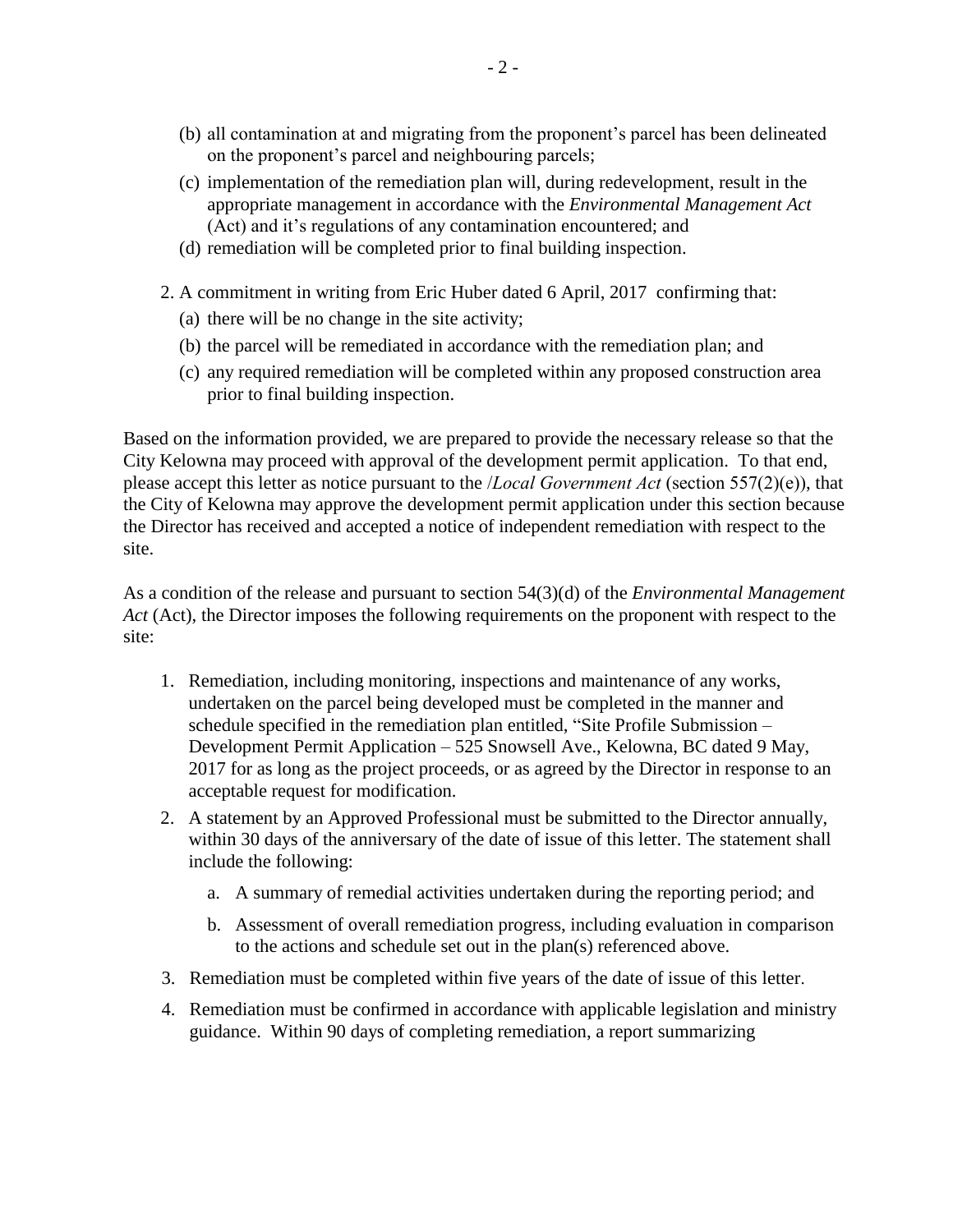confirmation of remediation must be prepared in accordance with section 49 (2) of the Contaminated Sites Regulation and submitted to the Director.

5. Immediately notify a Director and register a covenant under section 219 of the *Land Title Act*, incorporating the contents of the remediation plan, if the property is sold before completion of the development.

Please be advised of the following:

- The ministry recommends that the proponent review all aspects of the government's contaminated sites legislation and supporting guideline documents and protocols to ensure that all required information is collected and documented during investigation and where necessary, remediation of the site;
- Those persons undertaking site investigations and remediation at contaminated sites in British Columbia are required to do so in accordance with the requirements of the Act and its regulations. The ministry considers these persons responsible for identifying and addressing any human health or environmental impacts associated with the contamination;
- In cases of site demolition, we recommend that a survey of building materials and equipment be undertaken to identify any materials that require special management;
- Under the authority of the Act, all applications eligible under Protocol 6 must be submitted by an Approved Professional via the Contaminated Sites Approved Professional Society. For further clarification of application eligibility please see [Protocol 6, "Eligibility of](http://www.env.gov.bc.ca/epd/remediation/policy_procedure_protocol/protocols/pdf/protocol_6.pdf)  [Applications for Review by Approved Professionals";](http://www.env.gov.bc.ca/epd/remediation/policy_procedure_protocol/protocols/pdf/protocol_6.pdf)
- This letter provides authorization for local governments to proceed with approval of specific applications for a site. Aside from the specific relief granted above, it does not constitute review or acceptance by the director of any aspect of the submission requirements for application of a contaminated sites legal instrument under the Protocol 6 review process.
- Fees are applicable for the ministry's contaminated sites services, pursuant to section 9 of the Contaminated Sites Regulation. Information on the government's contaminated sites legislation and supporting guideline documents and protocols as well as a Contaminated Sites Services Application Form can be obtained from the ministry's Land Remediation web page located at: [http://www.env.gov.bc.ca/epd/remediation/;](http://www.env.gov.bc.ca/epd/remediation/) and
- Penalties for noncompliance with the contaminated sites requirements of the Act and Regulation are provided in sections 115 and 120(17) of the Act.

Decisions of a Director may be appealed under Part 8 of the Act.